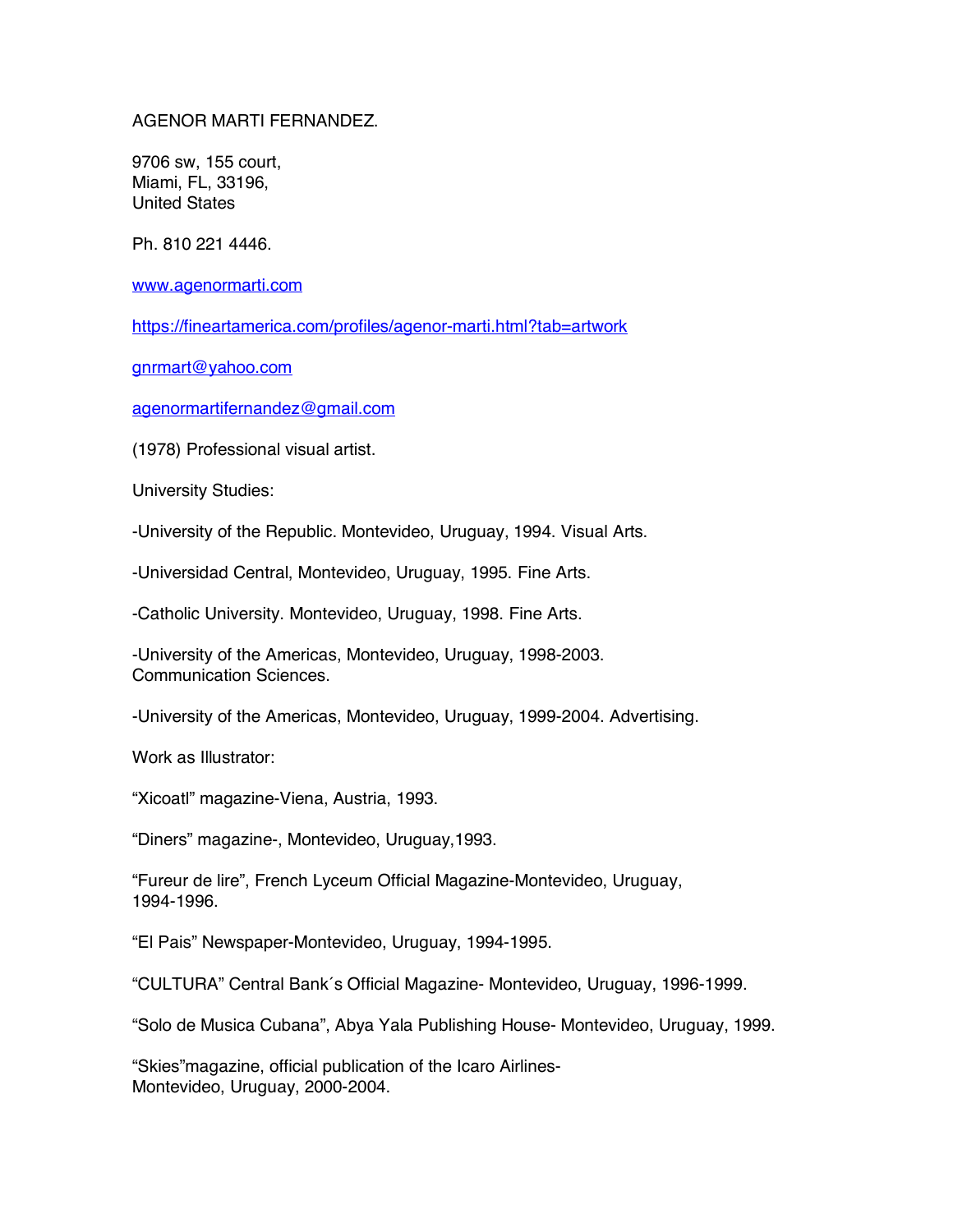"Circo del Nuevo Mundo", Ediciones Sevilla, Spain, 2004.

Painting(Solo Exhibitions):

-French Lyceum Gallery, Montevideo, Uruguay,1994.

-Benjamin Carrion Cultural Center, Montevideo, Uruguay,1998.

-Metropolitan Touring Gallery, Montevideo, Uruguay, 1999.

-Sheraton Hotel Gallery, Montevideo, Uruguay, 2000.

-Aldas and Nin Gallery, Malaga, Spain, 2001.

-Gonzalez Guzman Gallery, Montevideo, Uruguay, 2002.

-Candomble Gallery, Panama City, 2004.

-Gallery Punctum, Sevilla, Spain, 2005.

-Paradiso Gallery, Barcelona, Spain, 2008.

-Rochester Art´s Council Gallery, Rochester, NY, united states, 2009

-Baltic Gallery of Contemporary Art, Slupsk, Poland, 2014

-Divagar Cultural Center, Lisbon, Portugal, 2016

Teaching:

Pocitos Academy, Montevideo, Uruguay (Drawing professor)-1994-1997.

Leonardo Da Vinci Art Institute (Early Art Education School), Montevideo,

Uruguay (Drawing and Color Theory Teacher)-1997-1998.

Cotopaxi Academy, Montevideo, Uruguay (Art teacher: Drawing)-2005-2006.

University of Turku, Turku, Finland (Alternative Art Education course)-2007.

Lonstrom Art Museum, Rauma, Finland (Latinamerican Arts workshop)-2007.

City of Kemi Art Museum, kemi, Finland (Latinamerican Art course), 2008.

Creative Workshop, Memorial Art Gallery (Assimilated to the University of

Rochester), Rochester, NY, U.S. (Comic and Illustration techniques workshops)-2009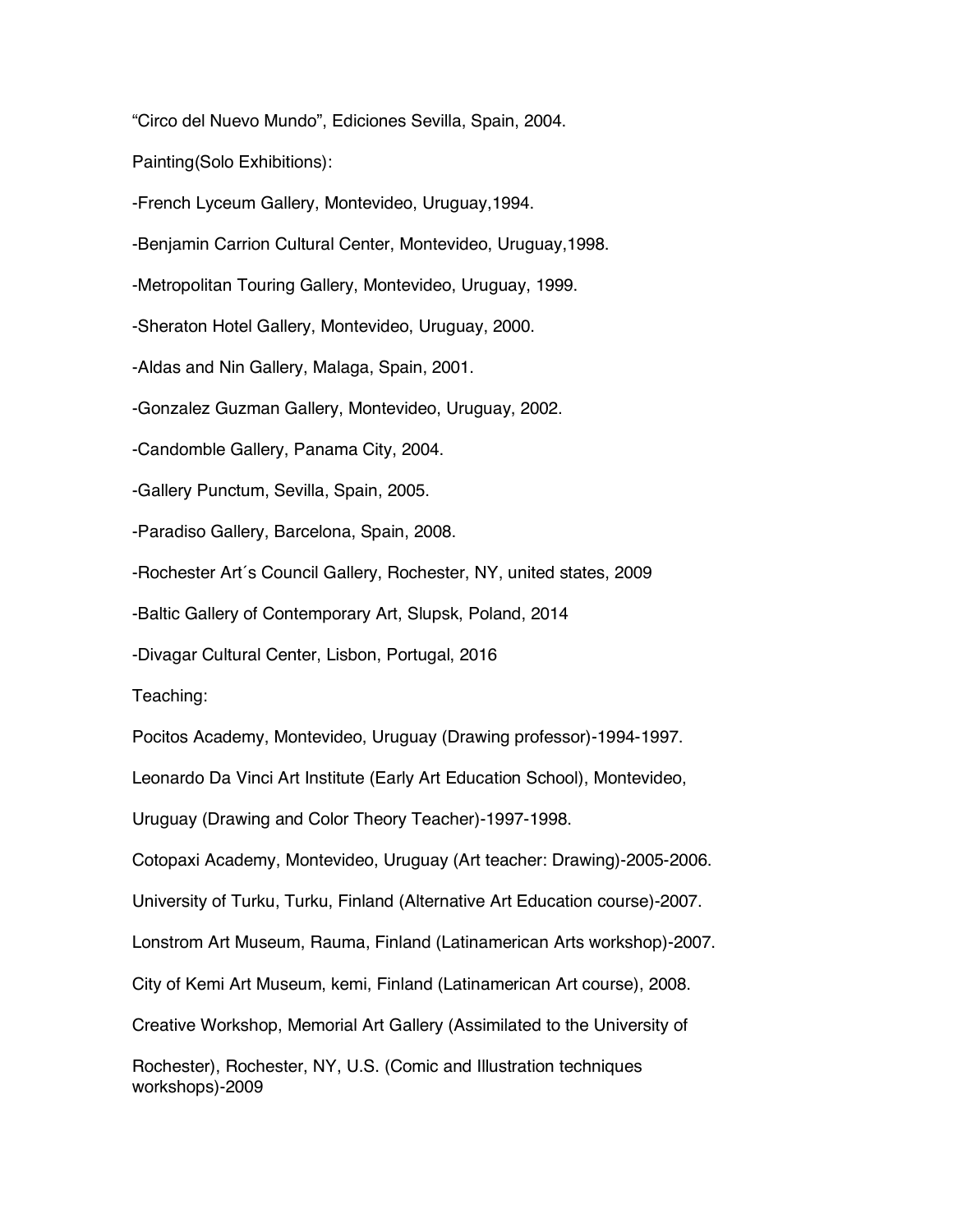Haapavesi Folk School (Art Theory teacher for the art teachers of the Haapavesi Region School System), Haapavesi, Finland-2014-2016.

Residency Programs and Fellowships:

-La Cuneta, Asociación Cultural, Montevideo, Uruguay-2002.

-Ayaguasca, Centro Integrado del Artista Urbano, Asunción, Paraguay-2003.

-Raumars, Rauma Art Museum AIR Program, Rauma, Finland-2007.

-Kokar AIR Program, Kokar, Aland Islands, Finland-2007.

-Karsamaki Artist in Residence Program, Haapavesi, Finland-2014

-Baltic Gallery of Contemporary Art, Slupsk, Poland- 2014

-Nordic Art School, Kokkola, Finland-2016

-Perrong Artist in Residence Program, Finland-2016.

-Oficina Divagar Cultural Center, Lisboa, Portugal-2016.

Murals, public commissions: -Tacuarembó City Hall, Tacuarembó, Uruguay-Mural for public space-1999

-Rauma Art Museum, Rauma, Finland-2007.

\*\*The Interactive mural project, Survival Map, was developed in the city of Rauma,

Finland between 2007 and 2008.This project was commissioned

by the Rauma Art Museum.

-Survival Map interactive mural project (Polish version) City of Ustka, Poland, Baltic Contemporary Art Gallery, Poland, 2014.

-Survival Map (Central Ostrobothnia version). Part of the permanent collection, R.H Renlund Museum of Art, Kokkola, Finland. 2016.

-Barrio Alto Cultural Center (Mural), Lisboa, Portugal, 2016

Presence in private and public collections:

-Haapalainen Private Collection, Helsinki, Finland.

-Rauma Art Museum Collection, Rauma, Finland.